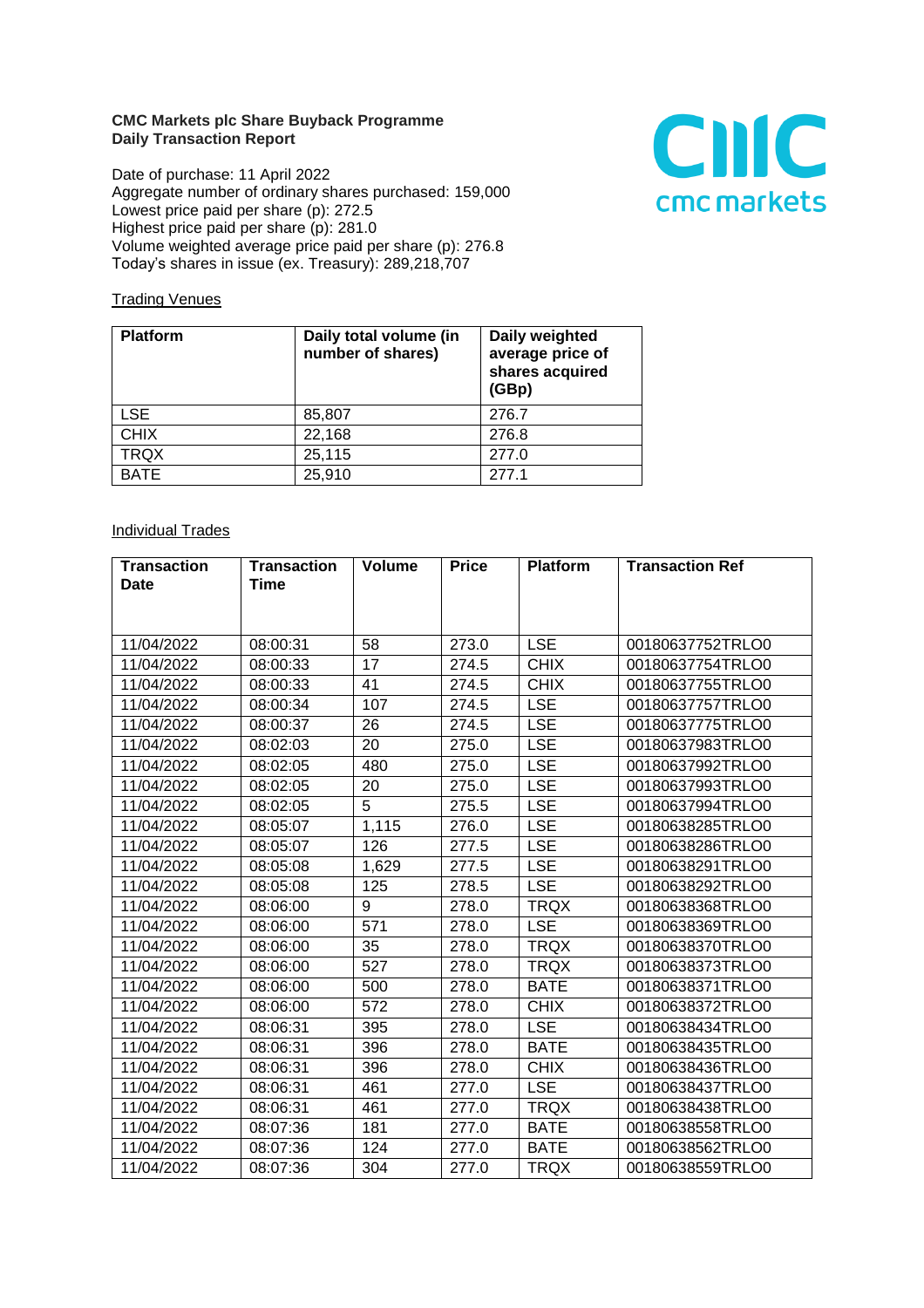| 11/04/2022 | 08:07:36 | 304            | 277.0 | <b>LSE</b>  | 00180638560TRLO0 |
|------------|----------|----------------|-------|-------------|------------------|
| 11/04/2022 | 08:07:36 | 304            | 277.0 | <b>CHIX</b> | 00180638561TRLO0 |
| 11/04/2022 | 08:08:17 | 376            | 276.0 | <b>TRQX</b> | 00180638620TRLO0 |
| 11/04/2022 | 08:08:25 | 75             | 276.0 | <b>LSE</b>  | 00180638646TRLO0 |
| 11/04/2022 | 08:11:02 | 110            | 275.5 | <b>TRQX</b> | 00180638930TRLO0 |
| 11/04/2022 | 08:11:02 | 111            | 275.5 | <b>BATE</b> | 00180638931TRLO0 |
| 11/04/2022 | 08:11:02 | 27             | 275.5 | <b>LSE</b>  | 00180638932TRLO0 |
| 11/04/2022 | 08:11:02 | 111            | 275.5 | <b>CHIX</b> | 00180638933TRLO0 |
| 11/04/2022 | 08:11:02 | 83             | 275.5 | <b>LSE</b>  | 00180638934TRLO0 |
| 11/04/2022 | 08:11:02 | 28             | 275.5 | <b>LSE</b>  | 00180638935TRLO0 |
| 11/04/2022 | 08:12:25 | 35             | 276.0 | <b>LSE</b>  | 00180639127TRLO0 |
| 11/04/2022 | 08:12:28 | 34             | 276.0 | <b>CHIX</b> | 00180639143TRLO0 |
| 11/04/2022 | 08:12:49 | 158            | 275.0 | <b>LSE</b>  | 00180639209TRLO0 |
| 11/04/2022 | 08:12:49 | 157            | 275.0 | <b>TRQX</b> | 00180639210TRLO0 |
| 11/04/2022 | 08:12:49 | 158            | 275.0 | <b>BATE</b> | 00180639211TRLO0 |
| 11/04/2022 | 08:12:49 | 158            | 275.0 | <b>CHIX</b> | 00180639212TRLO0 |
| 11/04/2022 | 08:12:49 | 39             | 275.0 | <b>CHIX</b> | 00180639213TRLO0 |
| 11/04/2022 | 08:18:21 | 119            | 276.0 | <b>LSE</b>  | 00180639982TRLO0 |
| 11/04/2022 | 08:18:21 | 16             | 276.0 | <b>LSE</b>  | 00180639983TRLO0 |
| 11/04/2022 | 08:18:22 | 75             | 276.5 | <b>LSE</b>  | 00180639992TRLO0 |
| 11/04/2022 | 08:18:54 | 12             | 276.0 | <b>CHIX</b> | 00180640064TRLO0 |
| 11/04/2022 | 08:18:54 | 12             | 276.0 | <b>CHIX</b> | 00180640065TRLO0 |
| 11/04/2022 | 08:18:54 | 19             | 276.0 | <b>CHIX</b> | 00180640066TRLO0 |
| 11/04/2022 | 08:20:24 | 169            | 276.5 | <b>LSE</b>  | 00180640385TRLO0 |
| 11/04/2022 | 08:22:18 | 119            | 276.0 | <b>LSE</b>  | 00180640680TRLO0 |
| 11/04/2022 | 08:22:18 | 38             | 276.0 | <b>LSE</b>  | 00180640681TRLO0 |
| 11/04/2022 | 08:22:19 | 20             | 276.0 | <b>LSE</b>  | 00180640691TRLO0 |
| 11/04/2022 | 08:22:22 | 77             | 276.5 | <b>LSE</b>  | 00180640696TRLO0 |
| 11/04/2022 | 08:27:06 | 148            | 276.5 | <b>LSE</b>  | 00180641572TRLO0 |
| 11/04/2022 | 08:27:07 | 151            | 276.5 | <b>LSE</b>  | 00180641581TRLO0 |
| 11/04/2022 | 08:27:08 | 325            | 276.5 | <b>LSE</b>  | 00180641588TRLO0 |
| 11/04/2022 | 08:27:10 | 24             | 276.5 | <b>LSE</b>  | 00180641590TRLO0 |
| 11/04/2022 | 08:27:10 | 14             | 276.5 | <b>LSE</b>  | 00180641591TRLO0 |
| 11/04/2022 | 08:27:13 | 23             | 276.5 | <b>LSE</b>  | 00180641597TRLO0 |
| 11/04/2022 | 08:27:13 | 58             | 276.5 | <b>LSE</b>  | 00180641598TRLO0 |
| 11/04/2022 | 08:27:15 | 77             | 275.5 | <b>TRQX</b> | 00180641600TRLO0 |
| 11/04/2022 | 08:27:15 | 71             | 275.5 | <b>TRQX</b> | 00180641601TRLO0 |
| 11/04/2022 | 08:27:15 | 10             | 275.5 | <b>LSE</b>  | 00180641602TRLO0 |
| 11/04/2022 | 08:27:15 | 148            | 275.5 | <b>BATE</b> | 00180641603TRLO0 |
| 11/04/2022 | 08:27:15 | 148            | 275.5 | <b>CHIX</b> | 00180641604TRLO0 |
| 11/04/2022 | 08:27:15 | 246            | 275.5 | <b>LSE</b>  | 00180641605TRLO0 |
| 11/04/2022 | 08:30:12 | 99             | 275.0 | <b>TRQX</b> | 00180642133TRLO0 |
| 11/04/2022 | 08:30:12 | 124            | 275.0 | <b>CHIX</b> | 00180642134TRLO0 |
| 11/04/2022 | 08:30:12 | 124            | 275.0 | <b>LSE</b>  | 00180642135TRLO0 |
| 11/04/2022 | 08:30:12 | 27             | 275.0 | <b>BATE</b> | 00180642136TRLO0 |
| 11/04/2022 | 08:30:31 | 25             | 275.0 | <b>TRQX</b> | 00180642186TRLO0 |
| 11/04/2022 | 08:30:31 | 156            | 275.0 | <b>LSE</b>  | 00180642187TRLO0 |
| 11/04/2022 | 08:30:31 | $\overline{7}$ | 275.0 | <b>BATE</b> | 00180642188TRLO0 |
| 11/04/2022 | 08:30:31 | 4              | 275.0 | <b>CHIX</b> | 00180642189TRLO0 |
| 11/04/2022 | 08:30:31 | 6              | 275.0 | <b>BATE</b> | 00180642190TRLO0 |
| 11/04/2022 | 08:30:31 | 27             | 275.0 | <b>BATE</b> | 00180642191TRLO0 |
| 11/04/2022 | 08:30:34 | 17             | 276.0 | <b>CHIX</b> | 00180642198TRLO0 |
| 11/04/2022 | 08:30:34 | 126            | 276.0 | <b>CHIX</b> | 00180642199TRLO0 |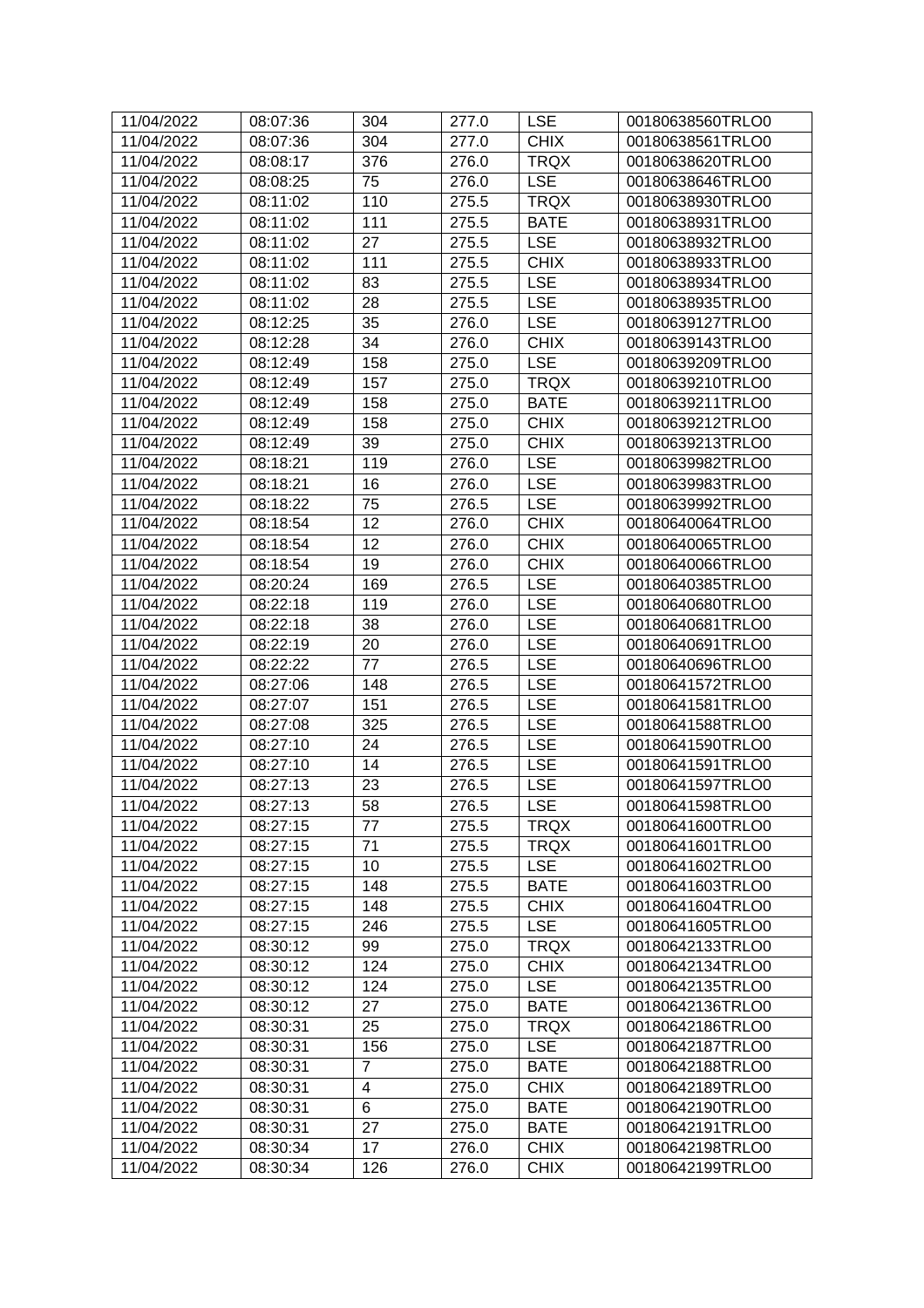| 11/04/2022               | 08:30:34             | 255        | 277.0          | <b>BATE</b>                | 00180642200TRLO0                     |
|--------------------------|----------------------|------------|----------------|----------------------------|--------------------------------------|
| 11/04/2022               | 08:30:34             | 50         | 276.0          | <b>CHIX</b>                | 00180642201TRLO0                     |
| 11/04/2022               | 08:31:00             | 331        | 275.5          | <b>LSE</b>                 | 00180642272TRLO0                     |
| 11/04/2022               | 08:31:00             | 114        | 275.5          | <b>TRQX</b>                | 00180642271TRLO0                     |
| 11/04/2022               | 08:31:00             | 217        | 275.5          | <b>TRQX</b>                | 00180642273TRLO0                     |
| 11/04/2022               | 08:31:00             | 87         | 275.5          | <b>BATE</b>                | 00180642274TRLO0                     |
| 11/04/2022               | 08:31:00             | 109        | 275.5          | <b>CHIX</b>                | 00180642275TRLO0                     |
| 11/04/2022               | 08:31:00             | 33         | 275.5          | <b>BATE</b>                | 00180642276TRLO0                     |
| 11/04/2022               | 08:31:00             | 36         | 275.5          | <b>CHIX</b>                | 00180642277TRLO0                     |
| 11/04/2022               | 08:31:00             | 14         | 275.5          | <b>BATE</b>                | 00180642278TRLO0                     |
| 11/04/2022               | 08:31:00             | 15         | 275.5          | <b>CHIX</b>                | 00180642279TRLO0                     |
| 11/04/2022               | 08:31:00             | 198        | 275.5          | <b>BATE</b>                | 00180642280TRLO0                     |
| 11/04/2022               | 08:31:00             | 171        | 275.5          | <b>CHIX</b>                | 00180642281TRLO0                     |
| 11/04/2022               | 08:31:00             | 14         | 275.0          | <b>LSE</b>                 | 00180642282TRLO0                     |
| 11/04/2022               | 08:31:20             | 9          | 274.5          | <b>TRQX</b>                | 00180642380TRLO0                     |
| 11/04/2022               | 08:31:20             | 15         | 274.5          | <b>LSE</b>                 | 00180642381TRLO0                     |
| 11/04/2022               | 08:31:20             | 104        | 274.5          | <b>LSE</b>                 | 00180642382TRLO0                     |
| 11/04/2022               | 08:31:20             | 120        | 275.0          | <b>CHIX</b>                | 00180642383TRLO0                     |
| 11/04/2022               | 08:31:28             | 20         | 275.0          | <b>CHIX</b>                | 00180642402TRLO0                     |
| 11/04/2022               | 08:31:28             | 4          | 275.5          | <b>LSE</b>                 | 00180642403TRLO0                     |
| 11/04/2022               | 08:32:00             | 206        | 274.5          | <b>TRQX</b>                | 00180642479TRLO0                     |
| 11/04/2022               |                      | 206        | 274.5          | <b>LSE</b>                 | 00180642480TRLO0                     |
|                          | 08:32:00             |            |                |                            | 00180642481TRLO0                     |
| 11/04/2022               | 08:32:00             | 207        | 274.5          | <b>CHIX</b>                |                                      |
| 11/04/2022               | 08:32:00             | 207        | 274.5          | <b>BATE</b>                | 00180642482TRLO0                     |
| 11/04/2022               | 08:32:00             | 51         | 274.5          | <b>LSE</b>                 | 00180642483TRLO0                     |
| 11/04/2022               | 08:41:15             | 101        | 273.5          | <b>TRQX</b>                | 00180643993TRLO0                     |
| 11/04/2022               | 08:41:15             | 101        | 273.5          | <b>LSE</b>                 | 00180643994TRLO0                     |
| 11/04/2022<br>11/04/2022 | 08:41:15<br>08:41:15 | 102<br>102 | 273.5<br>273.5 | <b>BATE</b><br><b>CHIX</b> | 00180643995TRLO0<br>00180643996TRLO0 |
| 11/04/2022               | 08:41:15             | 25         | 273.5          | <b>LSE</b>                 |                                      |
|                          | 08:42:00             | 121        |                | <b>LSE</b>                 | 00180643997TRLO0<br>00180644159TRLO0 |
| 11/04/2022<br>11/04/2022 |                      | 14         | 273.0          | <b>CHIX</b>                | 00180644160TRLO0                     |
| 11/04/2022               | 08:42:00             | 108        | 273.5<br>273.5 | <b>CHIX</b>                | 00180644161TRLO0                     |
| 11/04/2022               | 08:42:00             |            | 272.5          | <b>TRQX</b>                |                                      |
|                          | 08:48:00             | 121        |                |                            | 00180644947TRLO0                     |
| 11/04/2022               | 08:48:00             | 122        | 272.5          | <b>BATE</b>                | 00180644948TRLO0                     |
| 11/04/2022               | 08:48:00             | 82         | 272.5          | <b>LSE</b>                 | 00180644949TRLO0                     |
| 11/04/2022               | 08:48:00             | 855        | 272.5          | <b>CHIX</b>                | 00180644950TRLO0                     |
| 11/04/2022               | 08:50:51             | 15         | 273.5          | <b>CHIX</b>                | 00180645318TRLO0                     |
| 11/04/2022               | 08:50:51             | 167        | 273.5          | <b>CHIX</b><br><b>TRQX</b> | 00180645319TRLO0                     |
| 11/04/2022               | 08:54:42             | 181        | 273.5          |                            | 00180645755TRLO0                     |
| 11/04/2022               | 08:54:42             | 182        | 273.5          | <b>BATE</b>                | 00180645756TRLO0                     |
| 11/04/2022               | 08:54:42             | 654        | 273.5          | <b>CHIX</b>                | 00180645757TRLO0                     |
| 11/04/2022               | 08:54:42             | 181        | 273.5          | <b>LSE</b>                 | 00180645758TRLO0                     |
| 11/04/2022               | 08:56:54             | 97         | 273.0          | <b>BATE</b>                | 00180645997TRLO0                     |
| 11/04/2022               | 08:58:52             | 15         | 274.0          | <b>CHIX</b>                | 00180646253TRLO0                     |
| 11/04/2022               | 08:58:52             | 82         | 274.0          | <b>CHIX</b>                | 00180646254TRLO0                     |
| 11/04/2022               | 08:58:53             | 96         | 274.0          | <b>LSE</b>                 | 00180646255TRLO0                     |
| 11/04/2022               | 08:58:55             | 41         | 274.0          | <b>LSE</b>                 | 00180646259TRLO0                     |
| 11/04/2022               | 08:58:58             | 24         | 274.0          | <b>LSE</b>                 | 00180646273TRLO0                     |
| 11/04/2022               | 08:59:01             | 24         | 274.0          | <b>CHIX</b>                | 00180646278TRLO0                     |
| 11/04/2022               | 08:59:04             | 16         | 274.0          | <b>BATE</b>                | 00180646291TRLO0                     |
| 11/04/2022               | 08:59:04             | 25         | 274.0          | BATE                       | 00180646292TRLO0                     |
| 11/04/2022               | 08:59:07             | 10         | 274.0          | <b>LSE</b>                 | 00180646297TRLO0                     |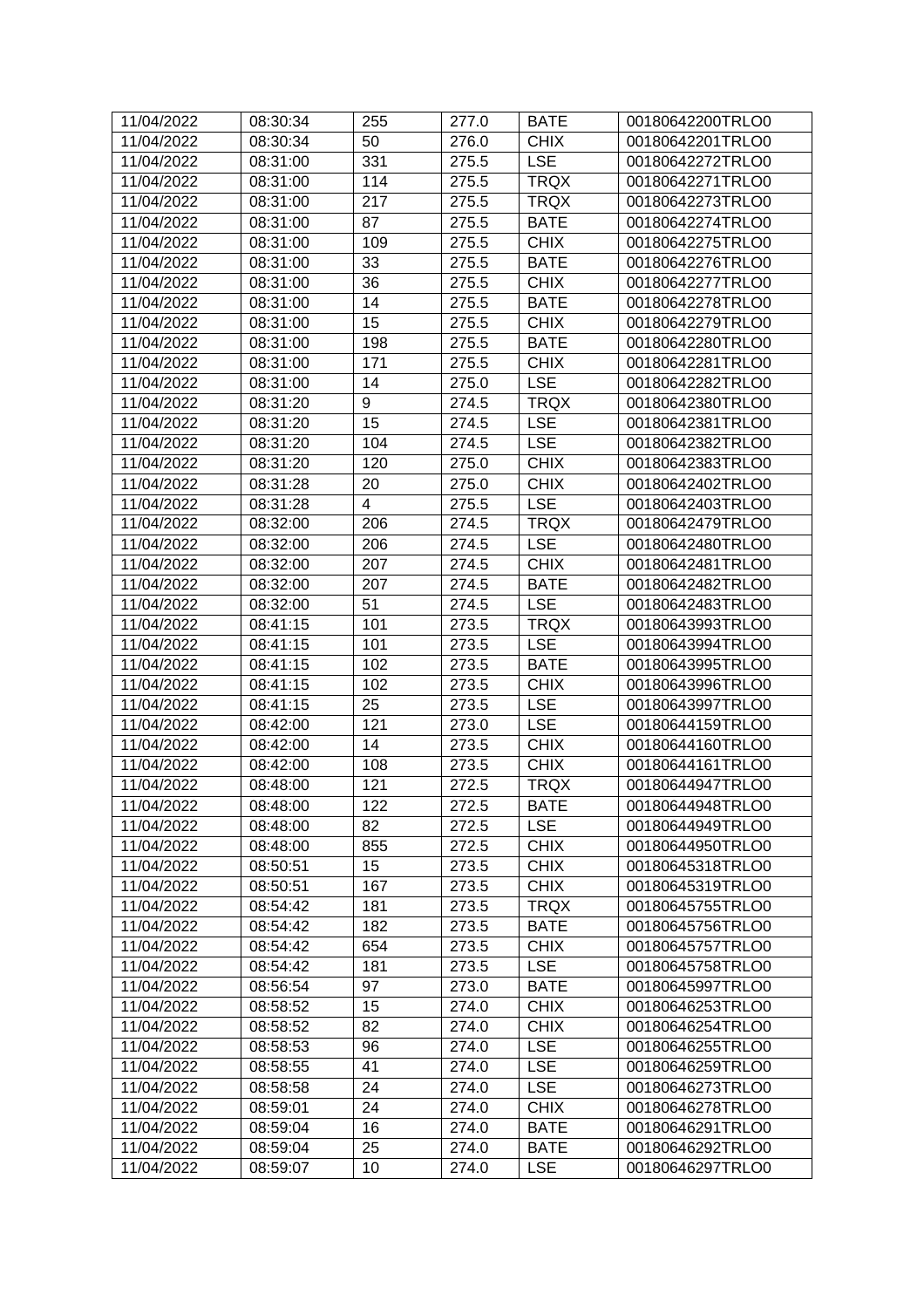| 11/04/2022 | 08:59:10 | 11             | 274.0 | <b>BATE</b> | 00180646300TRLO0 |
|------------|----------|----------------|-------|-------------|------------------|
| 11/04/2022 | 08:59:13 | 6              | 274.0 | <b>LSE</b>  | 00180646305TRLO0 |
| 11/04/2022 | 08:59:16 | 6              | 274.0 | <b>CHIX</b> | 00180646310TRLO0 |
| 11/04/2022 | 08:59:19 | $\overline{2}$ | 274.0 | <b>LSE</b>  | 00180646312TRLO0 |
| 11/04/2022 | 09:00:02 | 697            | 273.0 | <b>TRQX</b> | 00180646379TRLO0 |
| 11/04/2022 | 09:00:02 | 3              | 273.0 | <b>BATE</b> | 00180646380TRLO0 |
| 11/04/2022 | 09:00:02 | $\mathbf{1}$   | 273.0 | <b>LSE</b>  | 00180646381TRLO0 |
| 11/04/2022 | 09:00:02 | $\overline{2}$ | 273.0 | <b>CHIX</b> | 00180646382TRLO0 |
| 11/04/2022 | 09:00:02 | $\mathbf{1}$   | 273.0 | <b>LSE</b>  | 00180646383TRLO0 |
| 11/04/2022 | 09:04:09 | 49             | 272.5 | <b>TRQX</b> | 00180646923TRLO0 |
| 11/04/2022 | 09:04:09 | 49             | 272.5 | <b>LSE</b>  | 00180646924TRLO0 |
| 11/04/2022 | 09:04:09 | 49             | 272.5 | <b>CHIX</b> | 00180646925TRLO0 |
| 11/04/2022 | 09:04:09 | 50             | 272.5 | <b>BATE</b> | 00180646926TRLO0 |
| 11/04/2022 | 09:04:09 | 12             | 272.5 | <b>LSE</b>  | 00180646927TRLO0 |
| 11/04/2022 | 09:12:33 | 428            | 272.5 | <b>TRQX</b> | 00180648242TRLO0 |
| 11/04/2022 | 09:12:33 | 21             | 272.5 | <b>LSE</b>  | 00180648243TRLO0 |
| 11/04/2022 | 09:12:33 | 407            | 272.5 | <b>LSE</b>  | 00180648244TRLO0 |
| 11/04/2022 | 09:12:33 | 429            | 272.5 | <b>BATE</b> | 00180648245TRLO0 |
| 11/04/2022 | 09:12:33 | 429            | 272.5 | <b>CHIX</b> | 00180648246TRLO0 |
| 11/04/2022 | 09:14:15 | 72             | 273.0 | <b>TRQX</b> | 00180648512TRLO0 |
| 11/04/2022 | 09:14:15 | 428            | 273.0 | <b>LSE</b>  | 00180648513TRLO0 |
| 11/04/2022 | 09:14:15 | 356            | 273.0 | <b>TRQX</b> | 00180648514TRLO0 |
| 11/04/2022 | 09:14:15 | 343            | 273.0 | <b>BATE</b> | 00180648515TRLO0 |
| 11/04/2022 | 09:14:15 | 342            | 273.0 | <b>CHIX</b> | 00180648516TRLO0 |
| 11/04/2022 | 09:33:00 | 46             | 275.5 | <b>TRQX</b> | 00180651256TRLO0 |
| 11/04/2022 | 09:33:00 | 37             | 275.5 | <b>LSE</b>  | 00180651257TRLO0 |
| 11/04/2022 | 09:33:00 | 81             | 275.5 | <b>TRQX</b> | 00180651258TRLO0 |
| 11/04/2022 | 09:33:00 | 218            | 275.5 | <b>LSE</b>  | 00180651259TRLO0 |
| 11/04/2022 | 09:33:00 | 387            | 275.5 | <b>TRQX</b> | 00180651260TRLO0 |
| 11/04/2022 | 09:33:00 | 260            | 275.5 | <b>LSE</b>  | 00180651261TRLO0 |
| 11/04/2022 | 09:33:01 | 400            | 276.0 | <b>BATE</b> | 00180651269TRLO0 |
| 11/04/2022 | 09:33:01 | 418            | 276.0 | <b>BATE</b> | 00180651270TRLO0 |
| 11/04/2022 | 09:39:53 | 30             | 275.5 | <b>BATE</b> | 00180652565TRLO0 |
| 11/04/2022 | 09:40:11 | 347            | 276.0 | <b>LSE</b>  | 00180652627TRLO0 |
| 11/04/2022 | 09:41:26 | 331            | 276.0 | LSE         | 00180652888TRLO0 |
| 11/04/2022 | 09:41:26 | 492            | 276.5 | <b>LSE</b>  | 00180652889TRLO0 |
| 11/04/2022 | 09:43:04 | 491            | 277.0 | <b>TRQX</b> | 00180653147TRLO0 |
| 11/04/2022 | 09:43:04 | 282            | 277.0 | <b>LSE</b>  | 00180653148TRLO0 |
| 11/04/2022 | 09:43:04 | 365            | 277.0 | <b>CHIX</b> | 00180653149TRLO0 |
| 11/04/2022 | 09:43:04 | 366            | 277.0 | <b>BATE</b> | 00180653150TRLO0 |
| 11/04/2022 | 09:50:05 | 82             | 278.0 | <b>TRQX</b> | 00180654357TRLO0 |
| 11/04/2022 | 09:50:05 | 492            | 278.0 | <b>LSE</b>  | 00180654358TRLO0 |
| 11/04/2022 | 09:50:05 | 409            | 278.0 | <b>TRQX</b> | 00180654359TRLO0 |
| 11/04/2022 | 09:50:05 | 48             | 278.0 | <b>BATE</b> | 00180654360TRLO0 |
| 11/04/2022 | 09:50:05 | 24             | 278.0 | <b>CHIX</b> | 00180654361TRLO0 |
| 11/04/2022 | 09:50:05 | 51             | 278.0 | <b>BATE</b> | 00180654362TRLO0 |
| 11/04/2022 | 09:50:05 | 55             | 278.0 | <b>CHIX</b> | 00180654363TRLO0 |
| 11/04/2022 | 09:50:05 | 267            | 278.0 | <b>BATE</b> | 00180654364TRLO0 |
| 11/04/2022 | 09:50:05 | 286            | 278.0 | <b>CHIX</b> | 00180654365TRLO0 |
| 11/04/2022 | 09:54:18 | 491            | 278.0 | <b>TRQX</b> | 00180655088TRLO0 |
| 11/04/2022 | 09:54:18 | 492            | 278.0 | <b>LSE</b>  | 00180655089TRLO0 |
| 11/04/2022 | 09:54:18 | 366            | 278.0 | <b>BATE</b> | 00180655090TRLO0 |
| 11/04/2022 | 09:54:18 | 365            | 278.0 | <b>CHIX</b> | 00180655091TRLO0 |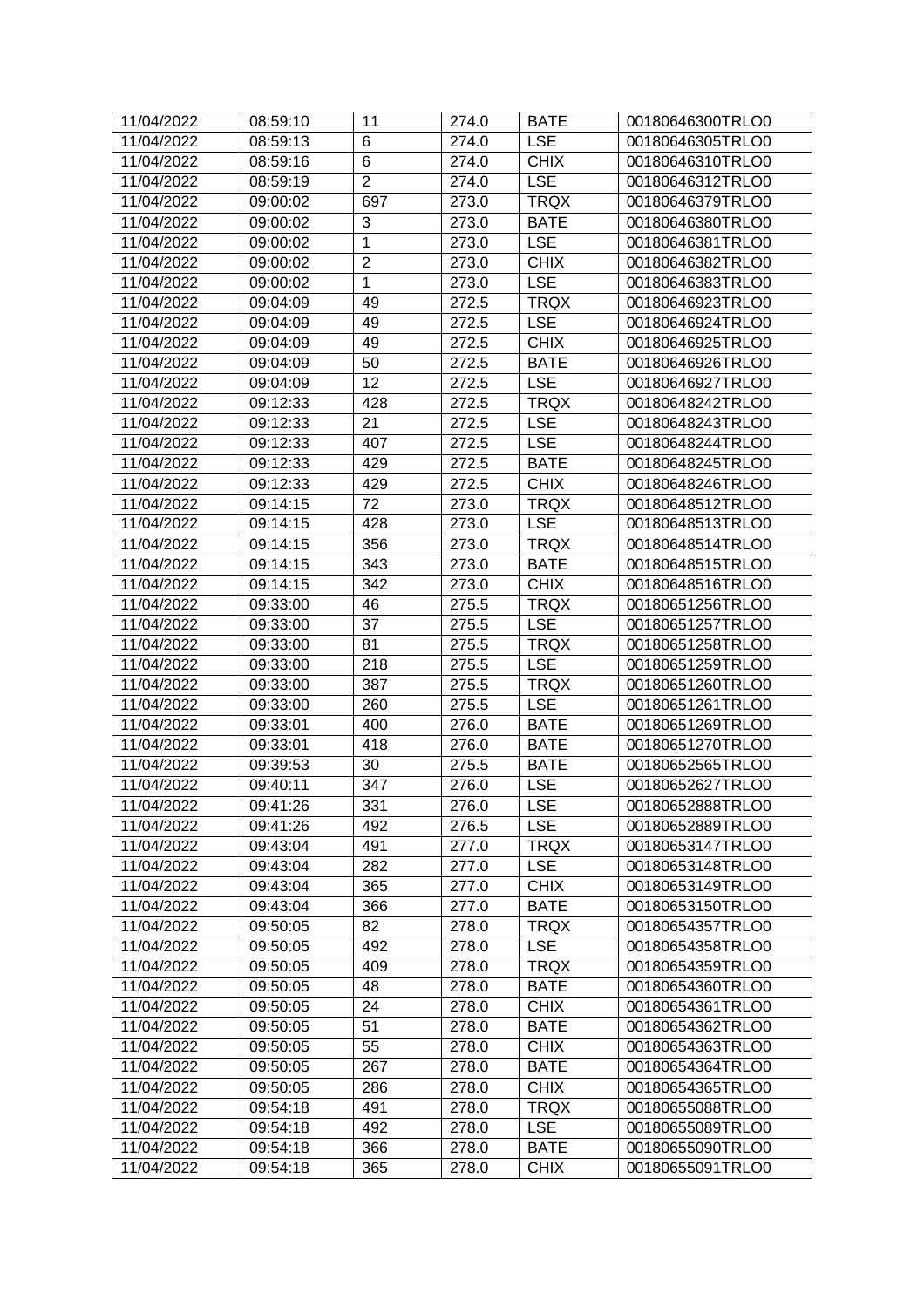| 11/04/2022 | 10:00:02 | 312            | 278.0 | <b>LSE</b>  | 00180655987TRLO0 |
|------------|----------|----------------|-------|-------------|------------------|
| 11/04/2022 | 10:00:56 | 18             | 278.5 | <b>LSE</b>  | 00180656154TRLO0 |
| 11/04/2022 | 10:00:56 | 335            | 278.5 | <b>LSE</b>  | 00180656155TRLO0 |
| 11/04/2022 | 10:01:44 | 308            | 279.0 | <b>LSE</b>  | 00180656250TRLO0 |
| 11/04/2022 | 10:02:38 | 338            | 279.0 | <b>LSE</b>  | 00180656368TRLO0 |
| 11/04/2022 | 10:03:32 | 326            | 279.0 | <b>LSE</b>  | 00180656523TRLO0 |
| 11/04/2022 | 10:04:32 | 51             | 279.0 | <b>LSE</b>  | 00180656723TRLO0 |
| 11/04/2022 | 10:04:32 | 294            | 279.0 | <b>LSE</b>  | 00180656724TRLO0 |
| 11/04/2022 | 10:04:32 | 492            | 279.5 | <b>LSE</b>  | 00180656725TRLO0 |
| 11/04/2022 | 10:06:29 | 8              | 279.5 | <b>LSE</b>  | 00180657218TRLO0 |
| 11/04/2022 | 10:06:29 | 295            | 279.5 | <b>LSE</b>  | 00180657219TRLO0 |
| 11/04/2022 | 10:07:38 | 338            | 279.5 | <b>LSE</b>  | 00180657442TRLO0 |
| 11/04/2022 | 10:08:24 | 10             | 278.5 | <b>TRQX</b> | 00180657656TRLO0 |
| 11/04/2022 | 10:08:24 | 481            | 278.5 | <b>TRQX</b> | 00180657657TRLO0 |
| 11/04/2022 | 10:08:24 | 366            | 278.5 | <b>BATE</b> | 00180657658TRLO0 |
| 11/04/2022 | 10:08:24 | 365            | 278.5 | <b>CHIX</b> | 00180657659TRLO0 |
| 11/04/2022 | 10:08:26 | 162            | 279.5 | <b>LSE</b>  | 00180657662TRLO0 |
| 11/04/2022 | 10:08:26 | 330            | 279.5 | <b>LSE</b>  | 00180657663TRLO0 |
| 11/04/2022 | 10:16:40 | 200            | 278.0 | <b>TRQX</b> | 00180659296TRLO0 |
| 11/04/2022 | 10:16:40 | 212            | 278.0 | <b>LSE</b>  | 00180659297TRLO0 |
| 11/04/2022 | 10:16:40 | 291            | 278.0 | <b>TRQX</b> | 00180659298TRLO0 |
| 11/04/2022 | 10:16:40 | 95             | 278.0 | <b>LSE</b>  | 00180659299TRLO0 |
| 11/04/2022 | 10:16:40 | 366            | 278.0 | <b>BATE</b> | 00180659300TRLO0 |
| 11/04/2022 | 10:16:40 | 365            | 278.0 | <b>CHIX</b> | 00180659301TRLO0 |
| 11/04/2022 | 10:26:23 | 320            | 279.5 | <b>LSE</b>  | 00180660916TRLO0 |
| 11/04/2022 | 10:28:02 | 324            | 280.0 | <b>LSE</b>  | 00180661201TRLO0 |
| 11/04/2022 | 10:29:56 | 299            | 280.0 | <b>LSE</b>  | 00180661570TRLO0 |
| 11/04/2022 | 10:33:08 | 182            | 280.0 | <b>LSE</b>  | 00180662120TRLO0 |
| 11/04/2022 | 10:33:08 | 116            | 280.0 | <b>LSE</b>  | 00180662121TRLO0 |
| 11/04/2022 | 10:36:38 | 31             | 280.0 | <b>LSE</b>  | 00180662664TRLO0 |
| 11/04/2022 | 10:36:38 | 278            | 280.0 | <b>LSE</b>  | 00180662665TRLO0 |
| 11/04/2022 | 10:36:38 | 23             | 280.0 | <b>LSE</b>  | 00180662666TRLO0 |
| 11/04/2022 | 10:38:23 | 304            | 280.0 | <b>LSE</b>  | 00180662944TRLO0 |
| 11/04/2022 | 10:38:23 | 548            | 280.5 | <b>LSE</b>  | 00180662945TRLO0 |
| 11/04/2022 | 10:38:23 | 144            | 280.5 | <b>LSE</b>  | 00180662946TRLO0 |
| 11/04/2022 | 10:41:47 | 321            | 280.5 | <b>LSE</b>  | 00180663544TRLO0 |
| 11/04/2022 | 10:42:41 | 179            | 280.5 | <b>LSE</b>  | 00180663687TRLO0 |
| 11/04/2022 | 10:42:41 | 28             | 280.5 | <b>LSE</b>  | 00180663688TRLO0 |
| 11/04/2022 | 10:42:41 | 75             | 280.5 | <b>LSE</b>  | 00180663689TRLO0 |
| 11/04/2022 | 10:43:41 | 324            | 280.5 | <b>LSE</b>  | 00180663803TRLO0 |
| 11/04/2022 | 10:44:41 | 8              | 280.5 | <b>LSE</b>  | 00180663968TRLO0 |
| 11/04/2022 | 10:44:41 | 327            | 280.5 | <b>LSE</b>  | 00180663969TRLO0 |
| 11/04/2022 | 10:45:41 | 39             | 280.5 | <b>LSE</b>  | 00180664117TRLO0 |
| 11/04/2022 | 10:45:41 | 137            | 280.5 | <b>LSE</b>  | 00180664118TRLO0 |
| 11/04/2022 | 10:45:41 | 19             | 280.5 | <b>CHIX</b> | 00180664119TRLO0 |
| 11/04/2022 | 10:45:41 | 98             | 280.5 | <b>CHIX</b> | 00180664120TRLO0 |
| 11/04/2022 | 10:45:41 | $\overline{7}$ | 280.5 | <b>CHIX</b> | 00180664121TRLO0 |
| 11/04/2022 | 10:45:41 | 15             | 280.5 | <b>CHIX</b> | 00180664122TRLO0 |
| 11/04/2022 | 10:45:41 | 16             | 280.5 | <b>CHIX</b> | 00180664123TRLO0 |
| 11/04/2022 | 10:45:41 | 231            | 281.0 | <b>CHIX</b> | 00180664124TRLO0 |
| 11/04/2022 | 10:45:41 | 198            | 281.0 | <b>CHIX</b> | 00180664125TRLO0 |
| 11/04/2022 | 10:45:41 | 428            | 281.0 | <b>LSE</b>  | 00180664126TRLO0 |
| 11/04/2022 | 10:45:47 | 428            | 280.5 | <b>TRQX</b> | 00180664148TRLO0 |
|            |          |                |       |             |                  |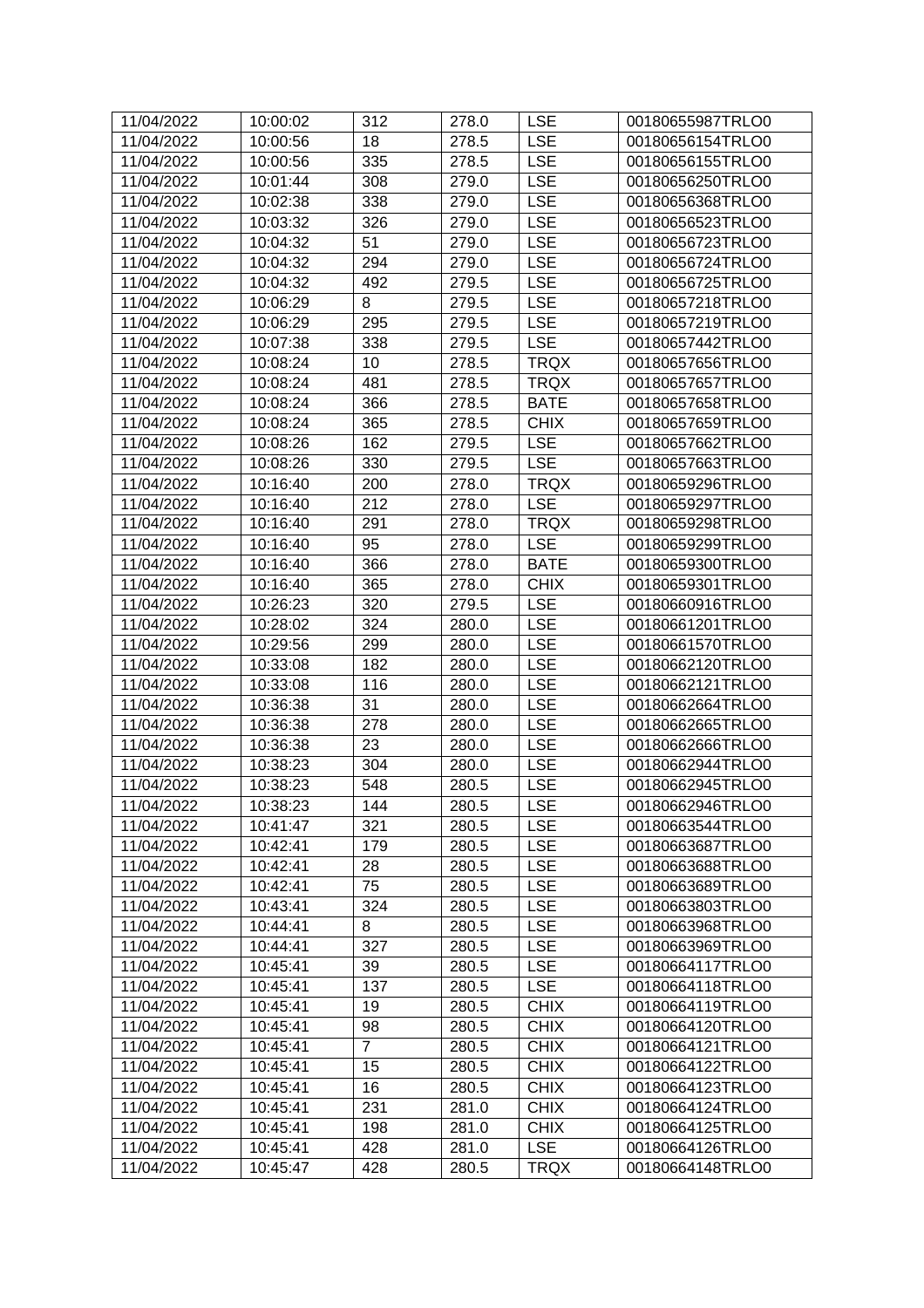| 11/04/2022 | 10:45:47 | 429 | 280.5 | <b>BATE</b> | 00180664149TRLO0 |
|------------|----------|-----|-------|-------------|------------------|
| 11/04/2022 | 10:45:47 | 229 | 280.5 | <b>CHIX</b> | 00180664150TRLO0 |
| 11/04/2022 | 10:45:47 | 200 | 280.5 | <b>CHIX</b> | 00180664151TRLO0 |
| 11/04/2022 | 10:45:50 | 260 | 281.0 | <b>LSE</b>  | 00180664154TRLO0 |
| 11/04/2022 | 10:45:50 | 168 | 281.0 | <b>LSE</b>  | 00180664155TRLO0 |
| 11/04/2022 | 10:53:54 | 429 | 281.0 | <b>BATE</b> | 00180665816TRLO0 |
| 11/04/2022 | 10:53:54 | 429 | 281.0 | <b>CHIX</b> | 00180665817TRLO0 |
| 11/04/2022 | 10:53:54 | 428 | 281.0 | <b>TRQX</b> | 00180665815TRLO0 |
| 11/04/2022 | 10:53:54 | 428 | 280.5 | <b>TRQX</b> | 00180665818TRLO0 |
| 11/04/2022 | 10:53:54 | 428 | 280.5 | <b>LSE</b>  | 00180665819TRLO0 |
| 11/04/2022 | 10:55:19 | 428 | 280.0 | <b>LSE</b>  | 00180666082TRLO0 |
| 11/04/2022 | 10:55:19 | 429 | 280.0 | <b>BATE</b> | 00180666083TRLO0 |
| 11/04/2022 | 10:55:19 | 429 | 280.0 | <b>CHIX</b> | 00180666084TRLO0 |
| 11/04/2022 | 10:55:19 | 27  | 279.5 | <b>TRQX</b> | 00180666085TRLO0 |
| 11/04/2022 | 10:55:19 | 401 | 279.5 | <b>TRQX</b> | 00180666086TRLO0 |
| 11/04/2022 | 11:15:10 | 429 | 281.0 | <b>BATE</b> | 00180668513TRLO0 |
| 11/04/2022 | 11:15:10 | 428 | 281.0 | <b>TRQX</b> | 00180668512TRLO0 |
| 11/04/2022 | 11:15:10 | 428 | 281.0 | <b>LSE</b>  | 00180668514TRLO0 |
| 11/04/2022 | 11:15:10 | 429 | 281.0 | <b>CHIX</b> | 00180668515TRLO0 |
| 11/04/2022 | 11:15:10 | 428 | 280.5 | <b>TRQX</b> | 00180668516TRLO0 |
| 11/04/2022 | 11:15:10 | 429 | 280.5 | <b>BATE</b> | 00180668517TRLO0 |
| 11/04/2022 | 11:40:04 | 178 | 280.5 | <b>BATE</b> | 00180671745TRLO0 |
| 11/04/2022 | 11:40:04 | 428 | 280.5 | <b>LSE</b>  | 00180671746TRLO0 |
| 11/04/2022 | 11:40:04 | 429 | 280.5 | <b>CHIX</b> | 00180671747TRLO0 |
| 11/04/2022 | 11:40:04 | 428 | 280.5 | <b>TRQX</b> | 00180671748TRLO0 |
| 11/04/2022 | 11:40:04 | 251 | 280.5 | <b>BATE</b> | 00180671749TRLO0 |
| 11/04/2022 | 11:40:04 | 517 | 280.0 | <b>LSE</b>  | 00180671750TRLO0 |
| 11/04/2022 | 12:09:19 | 398 | 281.0 | <b>TRQX</b> | 00180675453TRLO0 |
| 11/04/2022 | 12:09:19 | 399 | 281.0 | <b>BATE</b> | 00180675454TRLO0 |
| 11/04/2022 | 12:09:19 | 399 | 281.0 | <b>LSE</b>  | 00180675455TRLO0 |
| 11/04/2022 | 12:09:19 | 518 | 281.0 | <b>CHIX</b> | 00180675456TRLO0 |
| 11/04/2022 | 12:14:46 | 398 | 280.5 | <b>TRQX</b> | 00180676089TRLO0 |
| 11/04/2022 | 12:14:46 | 458 | 280.5 | <b>LSE</b>  | 00180676090TRLO0 |
| 11/04/2022 | 12:14:46 | 229 | 280.5 | <b>BATE</b> | 00180676091TRLO0 |
| 11/04/2022 | 12:14:46 | 165 | 280.5 | <b>CHIX</b> | 00180676092TRLO0 |
| 11/04/2022 | 12:14:46 | 294 | 280.5 | <b>CHIX</b> | 00180676093TRLO0 |
| 11/04/2022 | 12:18:22 | 10  | 280.0 | <b>TRQX</b> | 00180676608TRLO0 |
| 11/04/2022 | 12:18:22 | 428 | 280.0 | <b>LSE</b>  | 00180676609TRLO0 |
| 11/04/2022 | 12:18:22 | 190 | 280.0 | <b>TRQX</b> | 00180676610TRLO0 |
| 11/04/2022 | 12:18:22 | 150 | 280.0 | <b>TRQX</b> | 00180676611TRLO0 |
| 11/04/2022 | 12:18:22 | 400 | 280.0 | <b>BATE</b> | 00180676612TRLO0 |
| 11/04/2022 | 12:18:22 | 400 | 280.0 | <b>CHIX</b> | 00180676613TRLO0 |
| 11/04/2022 | 12:18:22 | 78  | 280.0 | <b>TRQX</b> | 00180676614TRLO0 |
| 11/04/2022 | 12:18:22 | 25  | 280.0 | <b>BATE</b> | 00180676615TRLO0 |
| 11/04/2022 | 12:18:22 | 10  | 280.0 | <b>CHIX</b> | 00180676616TRLO0 |
| 11/04/2022 | 12:18:22 | 4   | 280.0 | <b>BATE</b> | 00180676617TRLO0 |
| 11/04/2022 | 12:18:22 | 19  | 280.0 | <b>CHIX</b> | 00180676618TRLO0 |
| 11/04/2022 | 12:32:36 | 778 | 279.5 | <b>LSE</b>  | 00180678330TRLO0 |
| 11/04/2022 | 12:32:36 | 312 | 279.5 | <b>TRQX</b> | 00180678331TRLO0 |
| 11/04/2022 | 12:32:36 | 312 | 279.5 | <b>BATE</b> | 00180678332TRLO0 |
| 11/04/2022 | 12:32:36 | 312 | 279.5 | <b>CHIX</b> | 00180678333TRLO0 |
| 11/04/2022 | 12:37:30 | 428 | 279.0 | <b>TRQX</b> | 00180679071TRLO0 |
| 11/04/2022 | 12:37:30 | 429 | 279.0 | <b>CHIX</b> | 00180679072TRLO0 |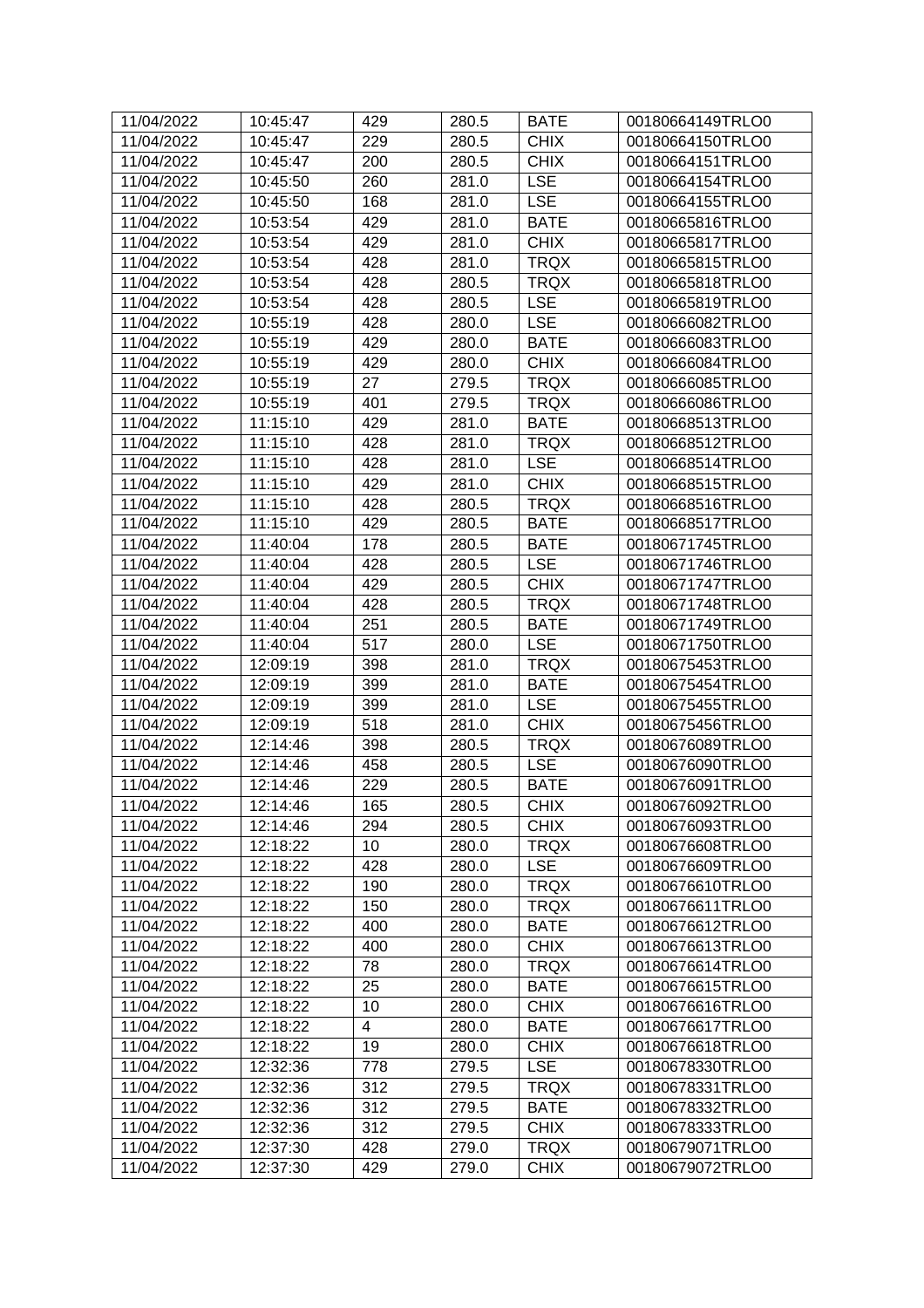| 11/04/2022 | 12:37:30 | 429 | 279.0 | <b>BATE</b> | 00180679073TRLO0 |
|------------|----------|-----|-------|-------------|------------------|
| 11/04/2022 | 12:37:30 | 428 | 279.0 | <b>LSE</b>  | 00180679074TRLO0 |
| 11/04/2022 | 12:50:25 | 12  | 278.0 | <b>CHIX</b> | 00180680934TRLO0 |
| 11/04/2022 | 12:51:42 | 125 | 278.5 | <b>TRQX</b> | 00180681142TRLO0 |
| 11/04/2022 | 12:51:42 | 428 | 278.5 | <b>LSE</b>  | 00180681143TRLO0 |
| 11/04/2022 | 12:51:42 | 303 | 278.5 | <b>TRQX</b> | 00180681144TRLO0 |
| 11/04/2022 | 12:51:42 | 429 | 278.5 | <b>BATE</b> | 00180681145TRLO0 |
| 11/04/2022 | 12:51:42 | 417 | 278.5 | <b>CHIX</b> | 00180681146TRLO0 |
| 11/04/2022 | 12:51:42 | 434 | 278.0 | <b>LSE</b>  | 00180681147TRLO0 |
| 11/04/2022 | 12:51:42 | 247 | 278.0 | <b>TRQX</b> | 00180681148TRLO0 |
| 11/04/2022 | 12:51:42 | 187 | 278.0 | <b>TRQX</b> | 00180681149TRLO0 |
| 11/04/2022 | 13:12:57 | 80  | 277.0 | <b>LSE</b>  | 00180685450TRLO0 |
| 11/04/2022 | 13:12:57 | 428 | 277.0 | <b>TRQX</b> | 00180685451TRLO0 |
| 11/04/2022 | 13:12:57 | 348 | 277.0 | <b>LSE</b>  | 00180685452TRLO0 |
| 11/04/2022 | 13:12:57 | 44  | 277.0 | <b>BATE</b> | 00180685453TRLO0 |
| 11/04/2022 | 13:12:57 | 429 | 277.0 | <b>CHIX</b> | 00180685454TRLO0 |
| 11/04/2022 | 13:12:57 | 385 | 277.0 | <b>BATE</b> | 00180685455TRLO0 |
| 11/04/2022 | 13:12:57 | 132 | 276.8 | <b>BATE</b> | 00180685457TRLO0 |
| 11/04/2022 | 13:14:23 | 428 | 276.0 | <b>TRQX</b> | 00180685736TRLO0 |
| 11/04/2022 | 13:14:23 | 428 | 276.0 | <b>LSE</b>  | 00180685737TRLO0 |
| 11/04/2022 | 13:14:23 | 429 | 276.0 | <b>BATE</b> | 00180685738TRLO0 |
| 11/04/2022 | 13:14:23 | 429 | 276.0 | <b>CHIX</b> | 00180685739TRLO0 |
| 11/04/2022 | 13:14:24 | 428 | 275.5 | <b>TRQX</b> | 00180685743TRLO0 |
| 11/04/2022 | 13:14:24 | 195 | 275.5 | <b>LSE</b>  | 00180685744TRLO0 |
| 11/04/2022 | 13:14:47 | 29  | 275.5 | <b>BATE</b> | 00180685807TRLO0 |
| 11/04/2022 | 13:14:47 | 114 | 275.5 | <b>CHIX</b> | 00180685808TRLO0 |
| 11/04/2022 | 13:14:47 | 233 | 275.5 | <b>LSE</b>  | 00180685809TRLO0 |
| 11/04/2022 | 13:14:47 | 121 | 275.5 | <b>BATE</b> | 00180685810TRLO0 |
| 11/04/2022 | 13:14:47 | 315 | 275.5 | <b>CHIX</b> | 00180685811TRLO0 |
| 11/04/2022 | 13:14:47 | 279 | 275.5 | <b>BATE</b> | 00180685812TRLO0 |
| 11/04/2022 | 13:21:06 | 766 | 275.0 | <b>TRQX</b> | 00180686845TRLO0 |
| 11/04/2022 | 13:21:06 | 316 | 275.0 | <b>BATE</b> | 00180686846TRLO0 |
| 11/04/2022 | 13:21:06 | 316 | 275.0 | <b>LSE</b>  | 00180686847TRLO0 |
| 11/04/2022 | 13:21:06 | 316 | 275.0 | <b>CHIX</b> | 00180686848TRLO0 |
| 11/04/2022 | 13:21:17 | 428 | 274.0 | <b>TRQX</b> | 00180686886TRLO0 |
| 11/04/2022 | 13:21:17 | 429 | 274.0 | <b>BATE</b> | 00180686887TRLO0 |
| 11/04/2022 | 13:21:17 | 429 | 274.0 | <b>CHIX</b> | 00180686888TRLO0 |
| 11/04/2022 | 13:21:17 | 97  | 274.0 | <b>LSE</b>  | 00180686889TRLO0 |
| 11/04/2022 | 13:21:17 | 331 | 274.0 | <b>LSE</b>  | 00180686890TRLO0 |
| 11/04/2022 | 13:25:01 | 429 | 273.0 | <b>BATE</b> | 00180687701TRLO0 |
| 11/04/2022 | 13:25:01 | 429 | 273.0 | <b>CHIX</b> | 00180687702TRLO0 |
| 11/04/2022 | 13:25:01 | 428 | 273.0 | <b>LSE</b>  | 00180687704TRLO0 |
| 11/04/2022 | 13:25:01 | 170 | 273.0 | <b>TRQX</b> | 00180687703TRLO0 |
| 11/04/2022 | 13:25:01 | 258 | 273.0 | <b>TRQX</b> | 00180687705TRLO0 |
| 11/04/2022 | 13:37:28 | 428 | 275.5 | <b>LSE</b>  | 00180690079TRLO0 |
| 11/04/2022 | 13:37:28 | 428 | 275.5 | <b>TRQX</b> | 00180690080TRLO0 |
| 11/04/2022 | 13:37:28 | 429 | 275.5 | <b>BATE</b> | 00180690081TRLO0 |
| 11/04/2022 | 13:37:28 | 429 | 275.5 | <b>CHIX</b> | 00180690082TRLO0 |
| 11/04/2022 | 13:39:48 | 428 | 275.0 | <b>LSE</b>  | 00180690405TRLO0 |
| 11/04/2022 | 13:39:55 | 128 | 275.5 | <b>TRQX</b> | 00180690422TRLO0 |
| 11/04/2022 | 13:39:55 | 87  | 275.5 | <b>TRQX</b> | 00180690423TRLO0 |
| 11/04/2022 | 13:39:55 | 429 | 275.5 | <b>CHIX</b> | 00180690424TRLO0 |
| 11/04/2022 | 13:39:55 | 429 | 275.5 | <b>BATE</b> | 00180690425TRLO0 |
|            |          |     |       |             |                  |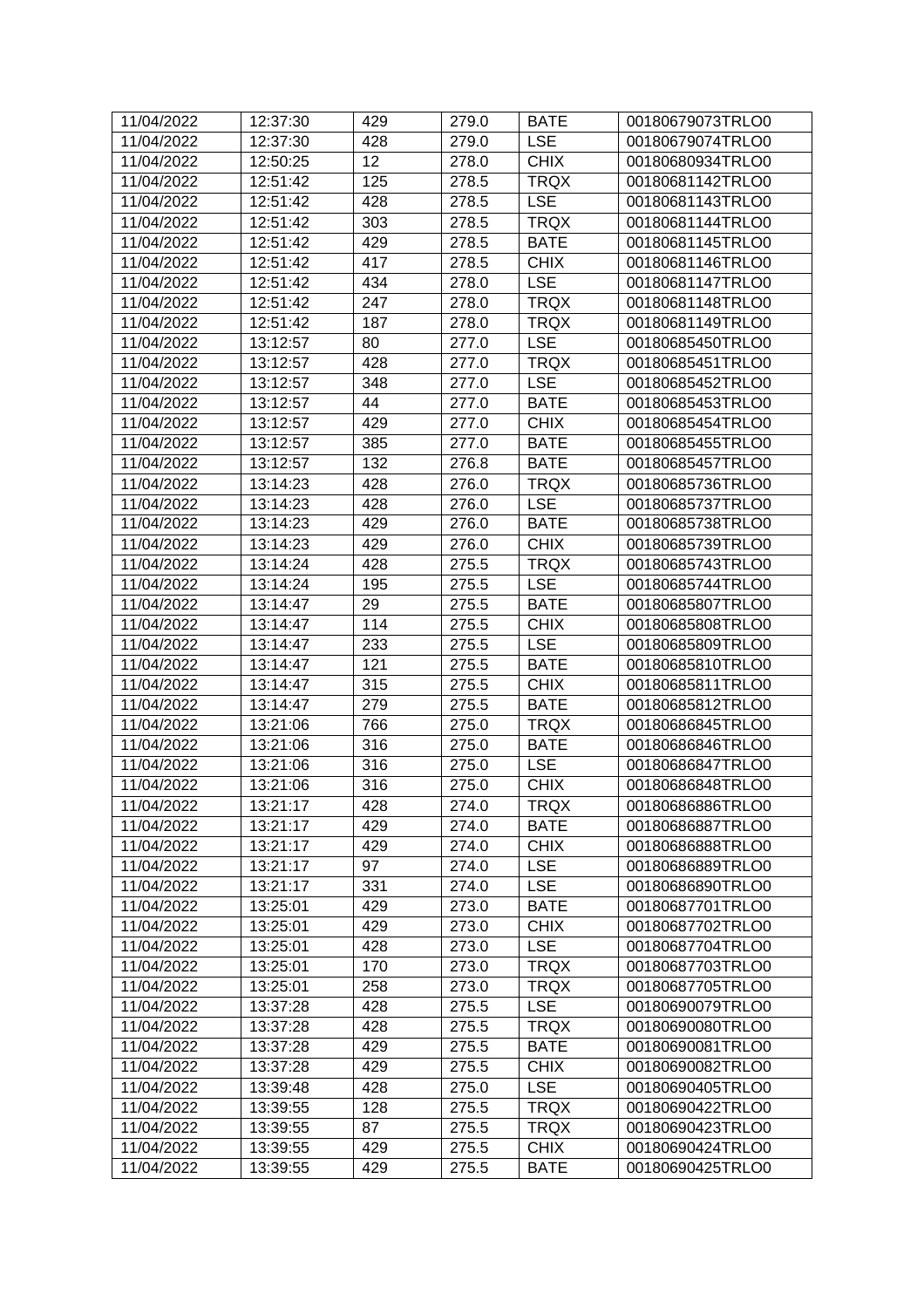| 11/04/2022 | 13:39:55 | 25               | 275.5 | <b>TRQX</b> | 00180690426TRLO0 |
|------------|----------|------------------|-------|-------------|------------------|
| 11/04/2022 | 13:39:55 | 54               | 275.5 | <b>TRQX</b> | 00180690427TRLO0 |
| 11/04/2022 | 13:39:55 | 9                | 275.5 | <b>TRQX</b> | 00180690428TRLO0 |
| 11/04/2022 | 13:39:55 | 16               | 275.5 | <b>TRQX</b> | 00180690429TRLO0 |
| 11/04/2022 | 13:39:55 | 9                | 275.5 | <b>TRQX</b> | 00180690430TRLO0 |
| 11/04/2022 | 13:39:55 | 12               | 275.5 | <b>TRQX</b> | 00180690431TRLO0 |
| 11/04/2022 | 13:39:55 | 88               | 275.5 | <b>TRQX</b> | 00180690432TRLO0 |
| 11/04/2022 | 13:51:19 | 289              | 277.0 | <b>CHIX</b> | 00180692565TRLO0 |
| 11/04/2022 | 13:53:23 | 465              | 277.0 | <b>TRQX</b> | 00180692900TRLO0 |
| 11/04/2022 | 13:53:23 | 536              | 277.0 | <b>LSE</b>  | 00180692901TRLO0 |
| 11/04/2022 | 13:53:23 | 466              | 277.0 | <b>BATE</b> | 00180692902TRLO0 |
| 11/04/2022 | 13:53:23 | 247              | 277.0 | <b>CHIX</b> | 00180692903TRLO0 |
| 11/04/2022 | 14:00:05 | 500              | 276.5 | <b>TRQX</b> | 00180694081TRLO0 |
| 11/04/2022 | 14:00:05 | 501              | 276.5 | <b>LSE</b>  | 00180694082TRLO0 |
| 11/04/2022 | 14:00:05 | 357              | 276.5 | <b>BATE</b> | 00180694083TRLO0 |
| 11/04/2022 | 14:00:05 | 356              | 276.5 | <b>CHIX</b> | 00180694084TRLO0 |
| 11/04/2022 | 14:03:39 | 501              | 276.0 | <b>LSE</b>  | 00180694639TRLO0 |
| 11/04/2022 | 14:32:00 | 23               | 277.0 | <b>BATE</b> | 00180700495TRLO0 |
| 11/04/2022 | 14:32:00 | 52               | 277.0 | <b>CHIX</b> | 00180700496TRLO0 |
| 11/04/2022 | 14:32:00 | $\boldsymbol{9}$ | 277.0 | <b>BATE</b> | 00180700497TRLO0 |
| 11/04/2022 | 14:32:00 | 66               | 277.0 | <b>BATE</b> | 00180700498TRLO0 |
| 11/04/2022 | 14:35:16 | 500              | 277.0 | <b>TRQX</b> | 00180701591TRLO0 |
| 11/04/2022 | 14:35:16 | 259              | 277.0 | <b>BATE</b> | 00180701592TRLO0 |
| 11/04/2022 | 14:35:16 | 304              | 277.0 | <b>CHIX</b> | 00180701593TRLO0 |
| 11/04/2022 | 14:45:12 | 500              | 277.0 | <b>LSE</b>  | 00180705221TRLO0 |
| 11/04/2022 | 14:45:12 | 575              | 277.0 | <b>TRQX</b> | 00180705222TRLO0 |
| 11/04/2022 | 14:45:12 | 76               | 277.0 | <b>LSE</b>  | 00180705226TRLO0 |
| 11/04/2022 | 14:45:12 | 424              | 276.5 | <b>BATE</b> | 00180705227TRLO0 |
| 11/04/2022 | 14:57:13 | 328              | 277.8 | <b>BATE</b> | 00180709829TRLO0 |
| 11/04/2022 | 14:59:06 | 571              | 277.5 | <b>LSE</b>  | 00180710358TRLO0 |
| 11/04/2022 | 14:59:06 | 512              | 277.5 | <b>CHIX</b> | 00180710359TRLO0 |
| 11/04/2022 | 14:59:06 | 1,488            | 277.5 | <b>BATE</b> | 00180710360TRLO0 |
| 11/04/2022 | 14:59:06 | 60               | 277.5 | <b>CHIX</b> | 00180710361TRLO0 |
| 11/04/2022 | 14:59:06 | 571              | 277.5 | <b>TRQX</b> | 00180710357TRLO0 |
| 11/04/2022 | 14:59:06 | 601              | 277.3 | <b>BATE</b> | 00180710362TRLO0 |
| 11/04/2022 | 14:59:06 | 221              | 277.3 | <b>BATE</b> | 00180710363TRLO0 |
| 11/04/2022 | 14:59:06 | 54               | 277.3 | <b>BATE</b> | 00180710364TRLO0 |
| 11/04/2022 | 14:59:06 | 813              | 277.3 | <b>BATE</b> | 00180710365TRLO0 |
| 11/04/2022 | 14:59:39 | 551              | 277.0 | <b>TRQX</b> | 00180710592TRLO0 |
| 11/04/2022 | 14:59:39 | 125              | 277.0 | <b>BATE</b> | 00180710593TRLO0 |
| 11/04/2022 | 14:59:39 | 551              | 277.0 | <b>LSE</b>  | 00180710594TRLO0 |
| 11/04/2022 | 14:59:39 | 427              | 277.0 | <b>BATE</b> | 00180710595TRLO0 |
| 11/04/2022 | 15:01:57 | 71               | 276.5 | <b>TRQX</b> | 00180711323TRLO0 |
| 11/04/2022 | 15:01:57 | 428              | 276.5 | <b>LSE</b>  | 00180711324TRLO0 |
| 11/04/2022 | 15:01:57 | 357              | 276.5 | <b>TRQX</b> | 00180711325TRLO0 |
| 11/04/2022 | 15:01:57 | 429              | 276.5 | <b>BATE</b> | 00180711326TRLO0 |
| 11/04/2022 | 15:01:57 | 429              | 276.5 | <b>CHIX</b> | 00180711327TRLO0 |
| 11/04/2022 | 15:12:29 | 428              | 275.5 | <b>TRQX</b> | 00180715472TRLO0 |
| 11/04/2022 | 15:12:29 | 230              | 275.5 | <b>CHIX</b> | 00180715473TRLO0 |
| 11/04/2022 | 15:12:29 | 428              | 275.5 | <b>LSE</b>  | 00180715474TRLO0 |
| 11/04/2022 | 15:12:29 | 429              | 275.5 | <b>BATE</b> | 00180715475TRLO0 |
| 11/04/2022 | 15:12:29 | 199              | 275.5 | <b>CHIX</b> | 00180715476TRLO0 |
| 11/04/2022 | 15:18:12 | 543              | 275.0 | <b>TRQX</b> | 00180717543TRLO0 |
|            |          |                  |       |             |                  |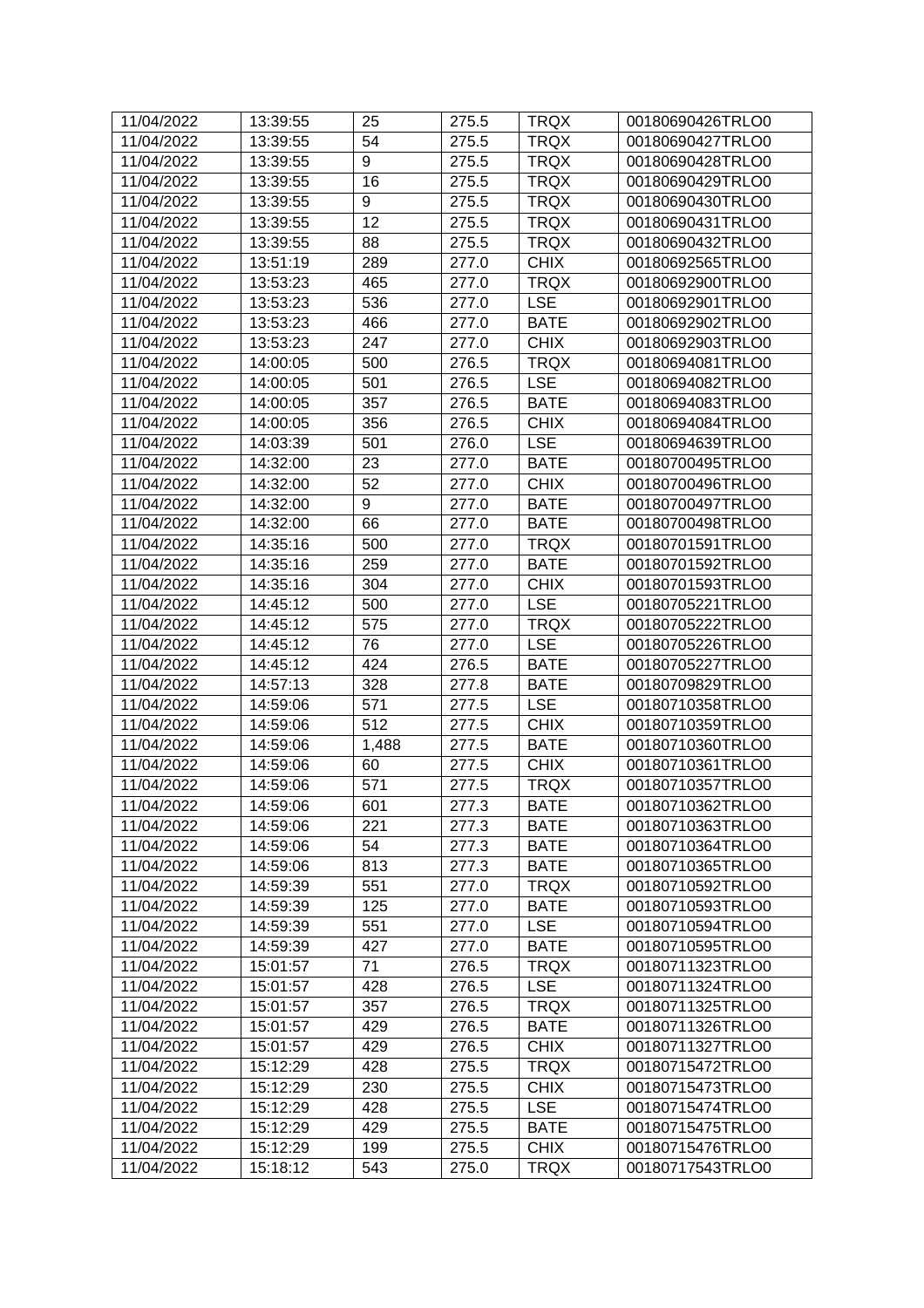| 11/04/2022 | 15:18:12 | 543              | 275.0 | <b>LSE</b>  | 00180717544TRLO0 |
|------------|----------|------------------|-------|-------------|------------------|
| 11/04/2022 | 15:22:55 | 390              | 275.0 | <b>CHIX</b> | 00180719256TRLO0 |
| 11/04/2022 | 15:26:43 | 390              | 275.5 | <b>TRQX</b> | 00180720531TRLO0 |
| 11/04/2022 | 15:26:43 | 466              | 275.5 | <b>LSE</b>  | 00180720532TRLO0 |
| 11/04/2022 | 15:26:43 | 175              | 275.5 | <b>CHIX</b> | 00180720533TRLO0 |
| 11/04/2022 | 15:26:43 | 34               | 275.5 | <b>BATE</b> | 00180720534TRLO0 |
| 11/04/2022 | 15:26:43 | 292              | 275.5 | <b>CHIX</b> | 00180720535TRLO0 |
| 11/04/2022 | 15:26:43 | 357              | 275.5 | <b>BATE</b> | 00180720536TRLO0 |
| 11/04/2022 | 15:43:27 | 428              | 276.0 | <b>TRQX</b> | 00180726425TRLO0 |
| 11/04/2022 | 15:43:27 | 428              | 276.0 | <b>LSE</b>  | 00180726426TRLO0 |
| 11/04/2022 | 15:43:27 | 429              | 276.0 | <b>BATE</b> | 00180726427TRLO0 |
| 11/04/2022 | 15:43:27 | 429              | 276.0 | <b>CHIX</b> | 00180726428TRLO0 |
| 11/04/2022 | 15:58:11 | 428              | 276.5 | <b>TRQX</b> | 00180731774TRLO0 |
| 11/04/2022 | 15:58:11 | 428              | 276.5 | <b>LSE</b>  | 00180731775TRLO0 |
| 11/04/2022 | 15:58:11 | 429              | 276.5 | <b>BATE</b> | 00180731776TRLO0 |
| 11/04/2022 | 15:58:11 | 429              | 276.5 | <b>CHIX</b> | 00180731777TRLO0 |
| 11/04/2022 | 15:58:23 | 37               | 276.5 | <b>BATE</b> | 00180731837TRLO0 |
| 11/04/2022 | 15:58:23 | 80               | 276.5 | <b>TRQX</b> | 00180731838TRLO0 |
| 11/04/2022 | 15:58:23 | 83               | 276.5 | <b>TRQX</b> | 00180731839TRLO0 |
| 11/04/2022 | 15:58:37 | 212              | 276.5 | <b>TRQX</b> | 00180731885TRLO0 |
| 11/04/2022 | 15:58:37 | 29               | 276.5 | <b>TRQX</b> | 00180731886TRLO0 |
| 11/04/2022 | 15:59:10 | 24               | 276.5 | <b>TRQX</b> | 00180732125TRLO0 |
| 11/04/2022 | 15:59:10 | 392              | 276.5 | <b>BATE</b> | 00180732126TRLO0 |
| 11/04/2022 | 15:59:10 | 429              | 276.5 | <b>CHIX</b> | 00180732127TRLO0 |
| 11/04/2022 | 15:59:10 | 428              | 276.5 | <b>LSE</b>  | 00180732128TRLO0 |
| 11/04/2022 | 15:59:12 | 429              | 276.0 | <b>BATE</b> | 00180732142TRLO0 |
| 11/04/2022 | 16:05:26 | 261              | 276.0 | <b>CHIX</b> | 00180734284TRLO0 |
| 11/04/2022 | 16:07:20 | 207              | 276.5 | <b>TRQX</b> | 00180735110TRLO0 |
| 11/04/2022 | 16:07:20 | 690              | 276.5 | <b>BATE</b> | 00180735111TRLO0 |
| 11/04/2022 | 16:07:20 | 428              | 276.5 | <b>LSE</b>  | 00180735112TRLO0 |
| 11/04/2022 | 16:07:20 | 221              | 276.5 | <b>TRQX</b> | 00180735113TRLO0 |
| 11/04/2022 | 16:07:20 | 168              | 276.5 | <b>CHIX</b> | 00180735114TRLO0 |
| 11/04/2022 | 16:20:48 | 272              | 277.5 | <b>TRQX</b> | 00180742756TRLO0 |
| 11/04/2022 | 16:20:48 | $\overline{272}$ | 277.5 | <b>LSE</b>  | 00180742757TRLO0 |
| 11/04/2022 | 16:20:48 | 251              | 277.5 | <b>BATE</b> | 00180742758TRLO0 |
| 11/04/2022 | 16:20:48 | 273              | 277.5 | <b>CHIX</b> | 00180742759TRLO0 |
| 11/04/2022 | 16:20:48 | 646              | 277.5 | <b>BATE</b> | 00180742760TRLO0 |
| 11/04/2022 | 16:21:06 | 397              | 277.5 | <b>TRQX</b> | 00180742929TRLO0 |
| 11/04/2022 | 16:21:06 | 460              | 277.5 | <b>BATE</b> | 00180742930TRLO0 |
| 11/04/2022 | 16:29:24 | 428              | 277.5 | <b>TRQX</b> | 00180747680TRLO0 |
| 11/04/2022 | 16:29:24 | 429              | 277.5 | <b>BATE</b> | 00180747681TRLO0 |
| 11/04/2022 | 16:29:24 | 398              | 277.5 | <b>LSE</b>  | 00180747682TRLO0 |
| 11/04/2022 | 16:29:24 | 459              | 277.5 | <b>CHIX</b> | 00180747683TRLO0 |
| 11/04/2022 | 16:29:50 | 19               | 277.5 | <b>BATE</b> | 00180748422TRLO0 |
| 11/04/2022 | 16:29:50 | 10               | 277.5 | <b>CHIX</b> | 00180748429TRLO0 |
| 11/04/2022 | 16:35:16 | 2,659            | 276.0 | <b>LSE</b>  | 00180751871TRLO0 |
| 11/04/2022 | 16:35:16 | 450              | 276.0 | <b>LSE</b>  | 00180751873TRLO0 |
| 11/04/2022 | 16:35:16 | 52               | 276.0 | <b>LSE</b>  | 00180751875TRLO0 |
| 11/04/2022 | 16:35:16 | 1,820            | 276.0 | <b>LSE</b>  | 00180751876TRLO0 |
| 11/04/2022 | 16:35:16 | 1,948            | 276.0 | <b>LSE</b>  | 00180751877TRLO0 |
| 11/04/2022 | 16:35:16 | 12,658           | 276.0 | <b>LSE</b>  | 00180751878TRLO0 |
| 11/04/2022 | 16:35:16 | 377              | 276.0 | <b>LSE</b>  | 00180751879TRLO0 |
| 11/04/2022 | 16:35:16 | 19               | 276.0 | <b>LSE</b>  | 00180751880TRLO0 |
|            |          |                  |       |             |                  |